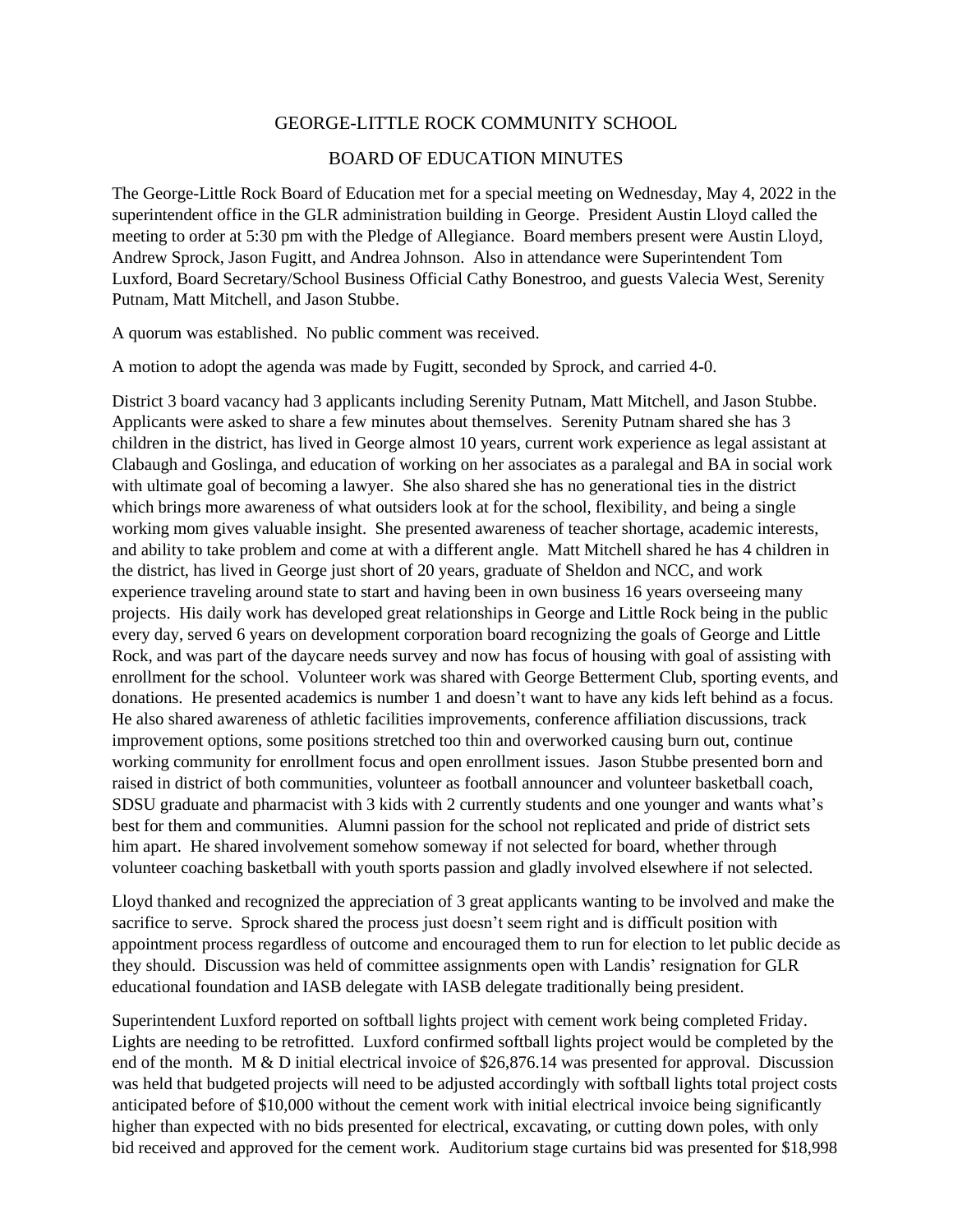with \$2150 for installation and removal costs for total of \$21,148 noting glad scrim was able to work. Lights and sound system bid is awaiting. IPERS wage adjustment was presented for approval from April 2012 to February 2014 for a staff member who met eligibility as a sub before becoming a regular employee according to payroll records. District will pay employer contributions and interest due with employee paying employee rates. Resignation was received from Heidi Borer. Recommendations for hire were presented for Kim Dykstra, summer school coordinator at \$25 per hour; Ashley Klaassen transfer from MS to HS language arts teacher; Bret Sherkenbach, business instructor .75 FTE position recognizing 7 years and master degree at \$29,322 with no TSS as not part of master contract with prorated benefits and leave and pending Iowa license and background check; Ethan Van Briesen, 6<sup>th</sup> grade teacher recognizing BA with 7 years experience at \$35,946 plus TSS pending Iowa license and background check.

Discussion was held regarding board vacancy recognizing all qualified candidates and fortunate to have all of them. Candidates were offered to step out if more comfortable during discussion with everyone remaining present. Sprock seriously encouraged all to run for election, voting for Mitchell. Johnson reiterated appreciation voting for Putnam with reason of kids at all levels within the district at this point and background to assist in helping with social and emotional part for the district believing that is part of the open enrollment issue. Fugitt voted for Mitchell saying he knows him the best and will do a great job, not meaning the other wouldn't. Lloyd shared he is torn recognizing Mitchell's involvement but sharing that Putnam's social side of things is important and relevant, voting for Putnam. Lloyd noting that gives a tie of 2-2 reiterating the social and emotional learning piece is the reason for his vote noting a conversation is needed for students, staff, and administration with leadership starting at the board table with the tone set at the top with board and administration.

Conversation was held that revote is needed until come to a decision or motion fails and must appoint a board director. All were asked if would change their vote and further discussion was held. Fugitt denied willingness to change his vote noting important reasoning and justification and positives with Mitchell does not mean negatives towards others. Mitchell being very level-headed with personality known well and brings balance to some strong personalities on the board was stated by Fugitt. Communication with communities is important and huge decisions coming up with one conference affiliation and need ears in the community. Sprock shared selling factor is involvement on prior boards knowing issues that he has worked on stressing keeping other 2 involved in the district going further as a challenge to administration. Johnson shared value points shared recognizing Putnam gives a different valuable perspective than some on the board and believes issues within the school can be improved with some tending towards having driven open enrollment issues. Behaviors can mean district going sideways really fast and can cause district to lose students quickly. Sprock also shared good perspective Mitchell gave to assist in that avenue. Lloyd shared he is still split and hear all statements and arguments with positives on both sides. Regardless moving forward, Lloyd shared the social and emotional piece and what drives open enrollment needs to be dealt with in a different way stating formal education with topic extremely valuable and recognizing open mindedness not being from here. Fugitt shared hard to quantify if that would help with issues. Lloyd shared he would be willing to change his vote hearing no one else would.

Fugitt made motion for Matt Mitchell for District 3 board director appointment, seconded by Sprock. Roll call vote was given with Fugitt, Sprock, Lloyd all ayes, and Johnson nay, motion carried. Bonestroo gave oath of office to Matt Mitchell for District 3 board director.

Board committees were explained. Lloyd recommended to facilities committee a short term and longterm facility plan for the district are still needed. Discussion was held if committees should change before November meeting with determining committees will remain same and just fill vacant positions.

A motion to appoint Matt Mitchell on GLR Educational Foundation and Austin Lloyd as IASB delegate was made by Sprock, seconded by Johnson, and carried 3-0 with Lloyd and Mitchell needing to abstain.